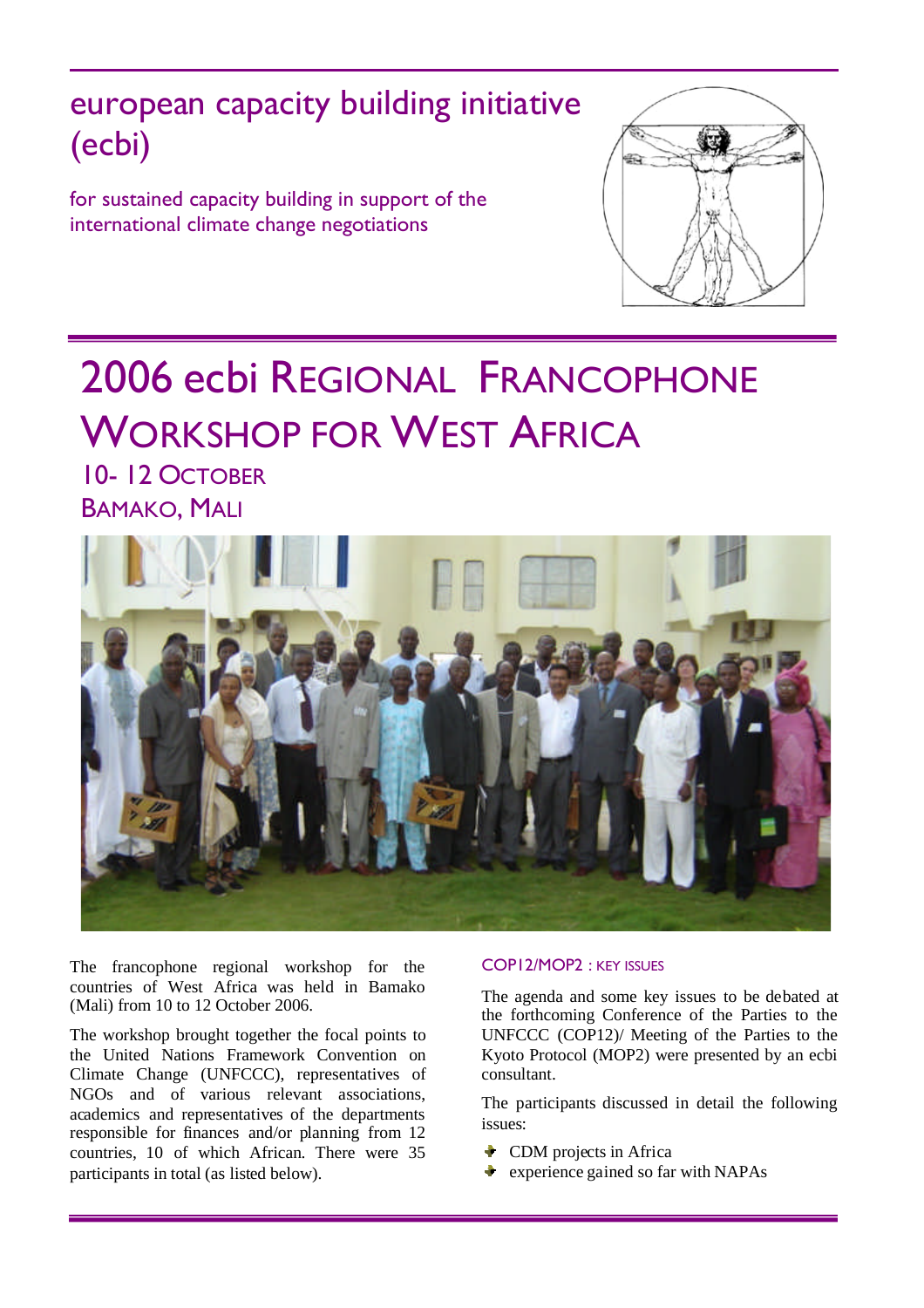- $\bullet$  adaptation and the Adaptation Fund
- $\bullet$  the future of the UNFCCC/ Kyoto Protocol after 2012.

## CDM PROJECTS IN AFRICA

The Designated National Authorities (DNA) for the CDM are being established or have been established in all countries. However, the Workshop noted that so far, African countries had developed few bankable CDM projects.

#### *It recommended*:

- $\bullet$  further capacity building aimed at the development of CDM projects
- the mobilization of sufficient resources for the DNA<sub>c</sub>
- $\bullet$  the involvement of all relevant actors in the process of project development

The Workshop also suggested that the LDCs (as well as the Small Island States and the developing countries in general) tried to benefit from the experience gained by countries such as India, Brazil and China where a large number of CDM projects were already running..

The Workshop noted that the voluntary carbon market provided an additional opportunity for small scale CDM projects, the conditions for which were not too demanding.

#### EXPERIENCE GAINED WITH NAPAS

All countries of the region are in the process of establishing their NAPA. (Moreover, all countries participating in the workshop have submitted their initial national communication to UNFCCC and are in the process of preparing their second).

The Workshop noted that the following funds were available for the implementation of NAPAs: the LDC Fund, the Special Climate Change Fund, the Adaptation Fund and the GEF Pilot Fund. Other bilateral or multilateral donors have also been addressed with a view to financial assistance.

*The Workshop recommended*:

- $\bullet$  that the guidelines for developing projects under the NAPAs be strictly adhered to
- close collaboration between focal points and  $\blacklozenge$ their colleagues in charge of finances and planning when it comes to implementing the NAPAs
- $\bullet$  internal mobilisation of funds for financing or co-financing certain projects
- a more efficient synergy between the Conventions and countries' strategies and

programmes, in particular their strategic framework for poverty reduction.

#### **ADAPTATION**

The Workshop pointed out that action towards adaptation is far more important for Africa than mitigation activities, in view of the African countries' very low contribution to global GHG emissions. However, carried out as part of countries' sustainable development and poverty reduction strategy, CDM projects are a suitable means for Africa to contribute to the reduction of GHG emissions.

A field trip to Ouéléssebougou was organized in order to show participants of the Workshop a concrete example of adaptation to climate change by rural communities. This type of action had become essential in a region whose economy was largely dependent on the climate and where there was great concern about an increase in the frequency of extreme climatic events. The participants were favorably impressed by the determination of the farmers to make the project a success as well as by the results obtained so far.

#### ADAPTATION FUND

The management of the Adaptation Fund is one of the major issues to be dealt with at the forthcoming COP12/MOP2; that meeting will need to decide on:

- $\mathbf{r}$ the modalities for managing the Adaptation Fund
- $\bullet$  the institution entrusted with its management

*The Workshop proposed that*:

- $\bullet$  the Adaptation Fund be controlled by the COP/MOP.
- $\bullet$  the GEF could manage it, however, provided that clear criteria for its management be established by the COP/MOP, and that the GEF undertook to respect them.
- $\blacklozenge$  . the Bureau of the COP/MOP exercises control on the management of the Fund, in a manner that respects geographical balance (with an additional seat at the table for LDCs and one for the Small Island States).

*The Workshop* noted that the financial means for adaptation were small compared to the real needs of the countries, and *recommended* that :

certain types of adaptation projects should be alban financed at 100%, i.e. their total cost should be covered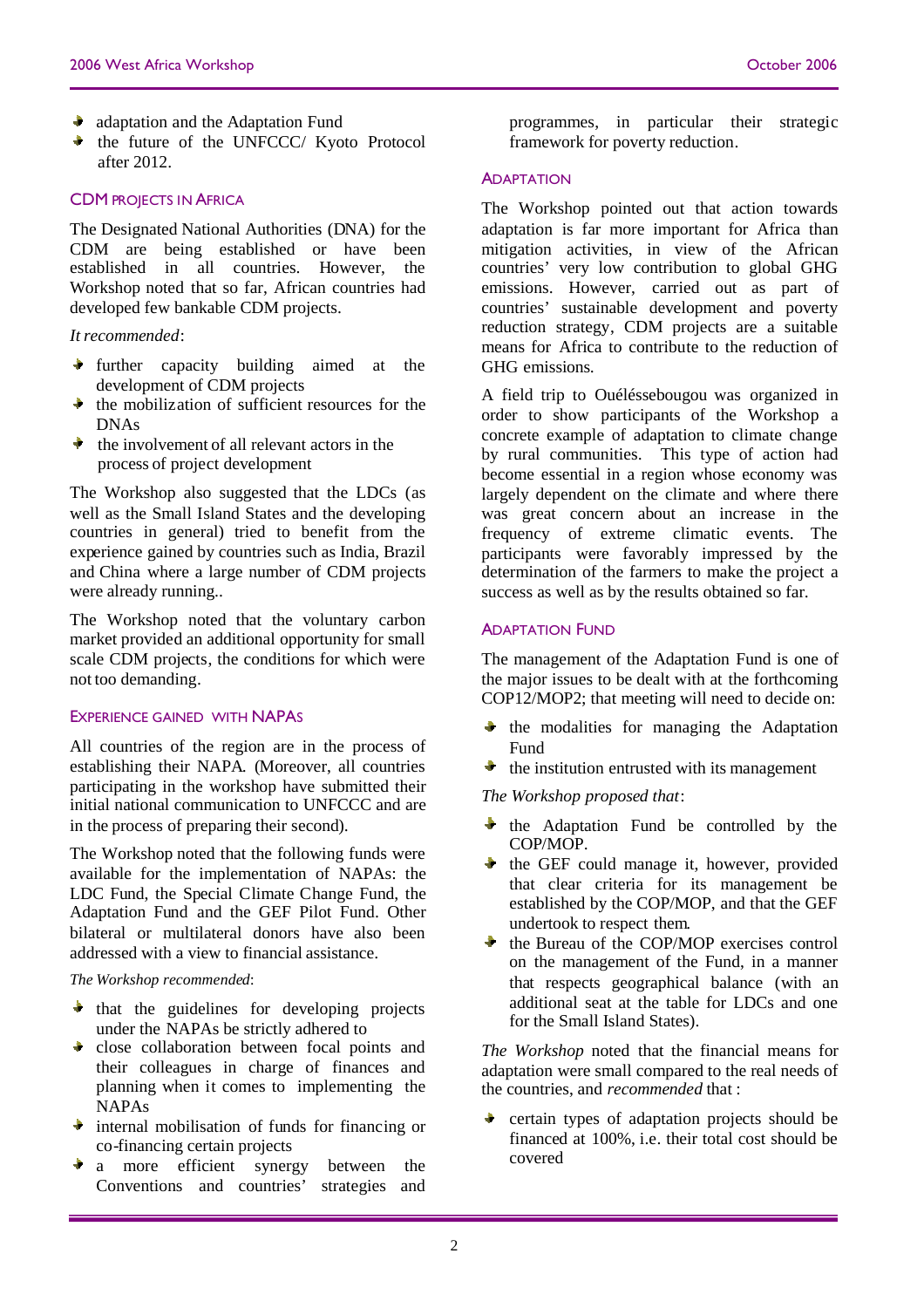$\bullet$  in the apportioning of funds, priority should be given to LDCs and Small Island States

The Workshop noted that the least developed countries and the developing countries generally need to harmonise their points of view in order to reach clear and convincing negotiation positions in Nairobi. The meetings due to be organized under the ecbi on 2 and 3 November are an excellent opportunity to do so.

# FUTURE OF THE UNFCCC AND KYOTO PROTOCOL **REGIMES**

The Workshop noted the ongoing work aiming at defining new commitments to be taken by Annex I Parties for the period post 2012. The new targets are to be based on the latest scientific evidence on which consensus has been reached. The participants expressed concern about the fact that certain Annex I countries which are big GHG emitters have not ratified the Kyoto Protocol and noted that a dialogue on long term cooperative action had been established in order to engage those countries.

Finally, the Workshop noted that considerable efforts were being made to enhance the technological response to the challenge of climate change.

#### **CONCLUSIONS**

According to the evaluation carried out among participants, the regional workshop for capacity building on climate change for the francophone countries of West Africa was a success. The participants recommended that in order to strengthen cohesion and mutual understanding between delegates from the francophone countries, this type of event be held again, and expressed the wish that another workshop would be organized in West Africa during 2007.

*The Workshop recommended*:

- $\bullet$  that regional workshops to prepare the main actors continue to be held in advance of the negotiations
- $\bullet$  that national delegations participating in the Conference of Parties be enlarged to include representatives of government departments in charge of finances and planning.

for additional information please see

www.EuroCapacity.org